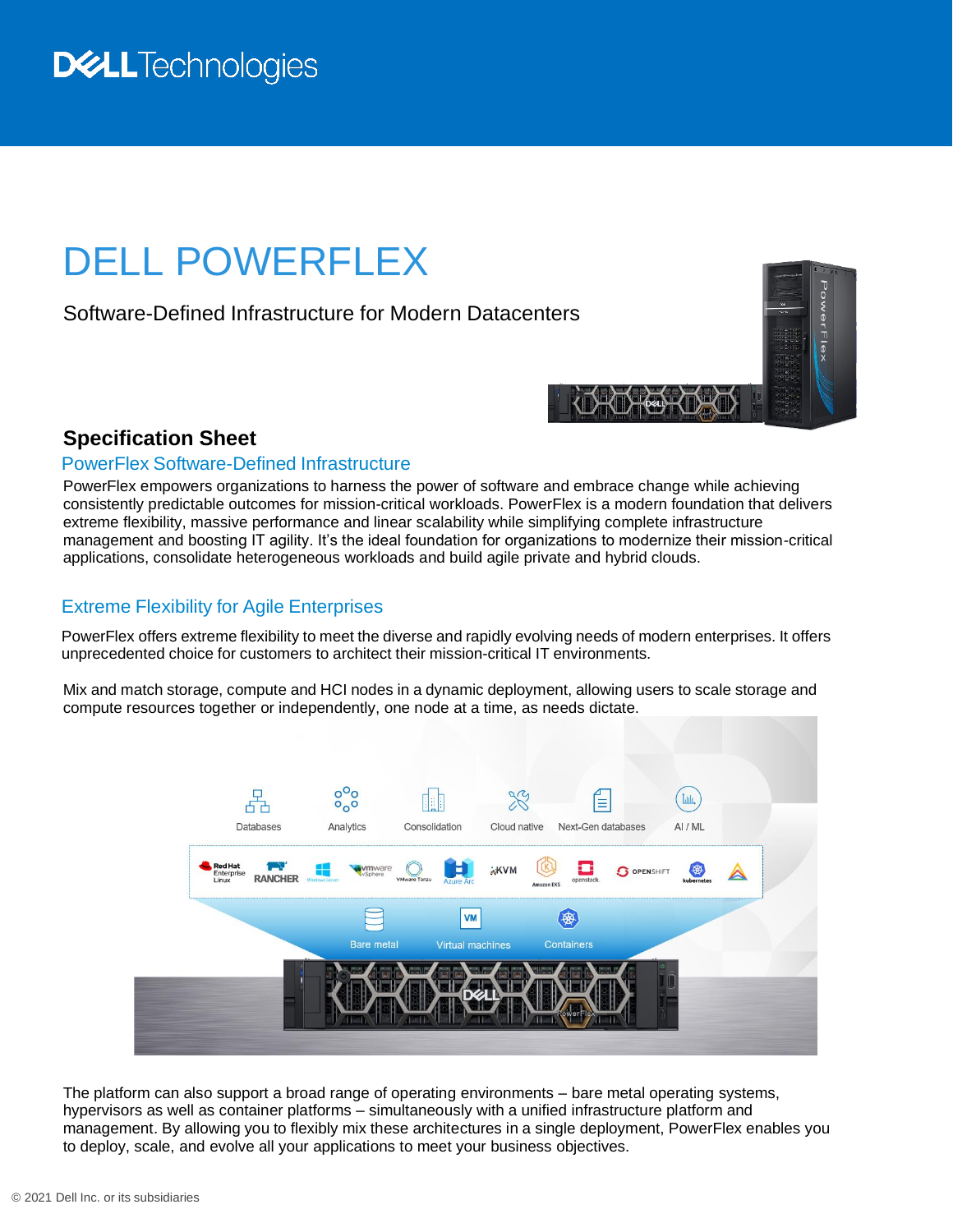#### Consistent Predictable Outcomes

PowerFlex offers a robust toolset for simplifying IT operations for the entire infrastructure with PowerFlex Manager, which automates complex LCM and IT operations tasks, boosting IT productivity and infrastructure predictability. PowerFlex Manager also offers standards-based open APIs and custom Ansible modules, making it simple to integrate with third party tools and custom workflows. Further, with CloudIQ, PowerFlex leverages an AI/ML-based approach to

infrastructure monitoring and management, ensuring simplicity and consistency at scale. PowerFlex is also optimized for a broad range of enterprise workloads with documented best practices, so you can deploy the most mission-critical workloads with ease while ensuring extraordinary outcomes.



### PowerFlex Deployment Options

With PowerFlex, you have choice and flexibility in how you choose to consume the PowerFlex architecture:

- PowerFlex rack is a fully engineered system with integrated networking. It is designed to simplify deployment and acceleratetime to value.
- PowerFlex appliance is a flexible solution with a small starting point and massive scale potential. PowerFlex applianceprovides a broad choice of supported networking.
- PowerFlex is also available with OpEx-based consumption options with APEX Custom Solutions. Customers can choosebetween APEX Flex on Demand and APEX Datacenter Utility based on their unique requirements.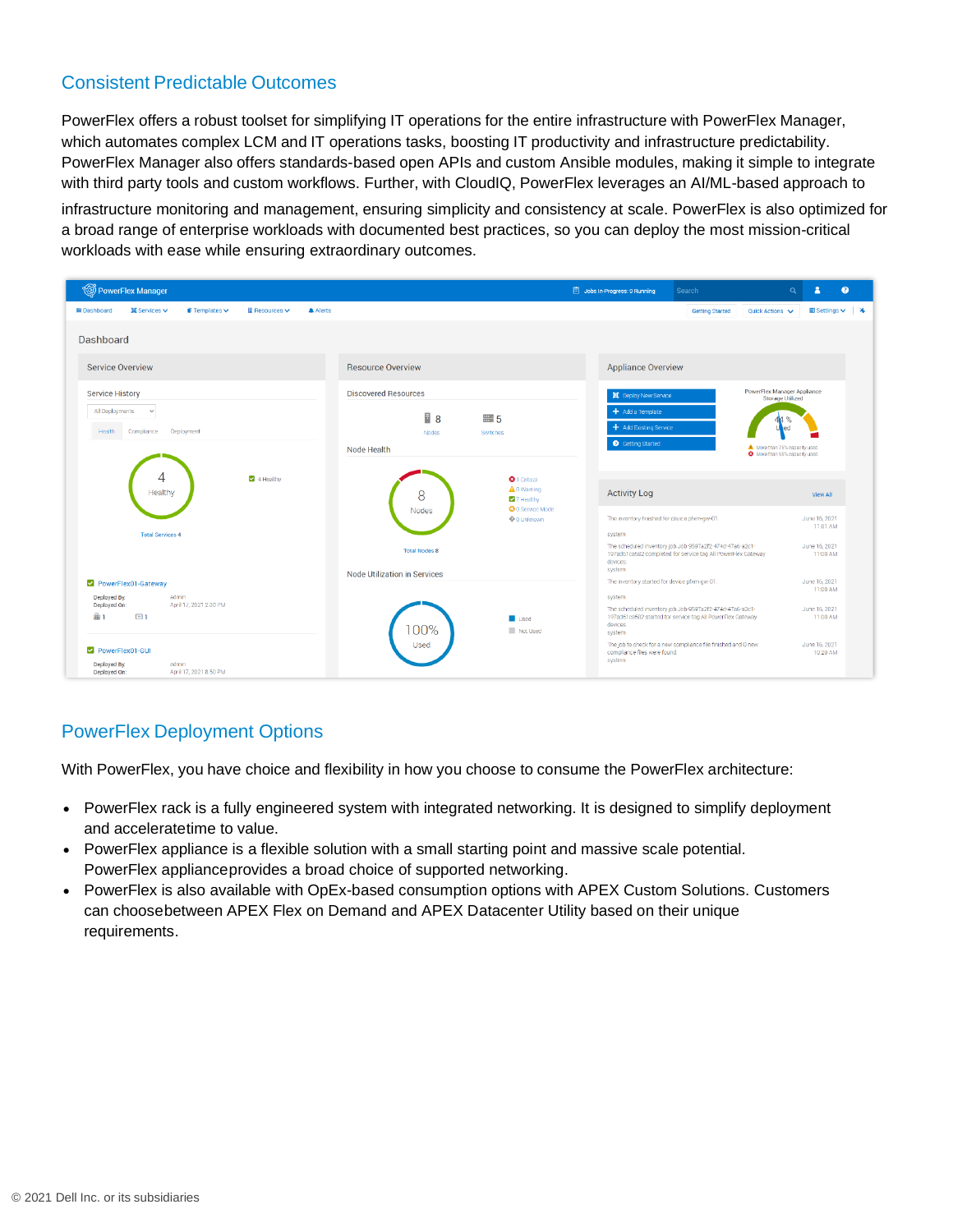|                                                                | <b>PowerFlex R640</b>                                                                                  | <b>PowerFlex R740xd</b>                                                                                  | <b>PowerFlex R840</b> |  |
|----------------------------------------------------------------|--------------------------------------------------------------------------------------------------------|----------------------------------------------------------------------------------------------------------|-----------------------|--|
|                                                                | <b>Compute, Storage and Memory (per Node)</b>                                                          |                                                                                                          |                       |  |
| <b>Chassis</b>                                                 | 1 RU<br>2 RU                                                                                           |                                                                                                          |                       |  |
| <b>CPU</b> technology                                          |                                                                                                        | 2 <sup>nd</sup> Gen Intel Xeon                                                                           |                       |  |
| <b>CPU sockets</b>                                             |                                                                                                        | Two                                                                                                      | Four                  |  |
| <b>CPU cores (total)</b>                                       |                                                                                                        | $8 - 56$                                                                                                 | $16 - 112$            |  |
| <b>CPU</b> frequency                                           | 2.1 GHz - 3.8 GHz                                                                                      |                                                                                                          | 2.1 GHz - 3.8 GHz     |  |
| RAM*                                                           | 96 GB - 3072 GB<br>384 GB - 6144 GB                                                                    |                                                                                                          |                       |  |
| <b>Maximum storage</b><br>capacity (raw TB)                    | 76TB SAS<br>128TB SAS<br><b>38TB SATA</b><br>92TB SATA<br>76TB NVMe<br>128TB NVMe                      |                                                                                                          |                       |  |
| Drive bays                                                     | $10 \times 2.5$ "<br>$24 \times 2.5"$                                                                  |                                                                                                          |                       |  |
| NVDIMM + RDIMM<br><b>Support</b>                               | Yes <sup>t</sup><br>Yes                                                                                |                                                                                                          |                       |  |
| <b>Boot solution</b>                                           | 240 GB SATA M.2 (RAID1) "BOSS"                                                                         |                                                                                                          |                       |  |
| <b>Nvidia GPU Options</b>                                      | T4                                                                                                     | M <sub>10</sub> , T <sub>4</sub> , A <sub>10</sub> , A <sub>16</sub> , A <sub>30</sub> , A <sub>40</sub> | M10, V100S            |  |
| <b>PowerFlex network</b><br>connectivity<br>(standard 4x 25Gb) | Intel X710 <sup>‡</sup> rNDC<br>Mellanox ConnectX-4 rNDC<br>Mellanox ConnectX-4<br>Mellanox ConnectX-6 |                                                                                                          |                       |  |
| <b>Management port</b>                                         | <b>iDRAC 9 Out of Band Management</b>                                                                  |                                                                                                          |                       |  |

|                                                                | <b>PowerFlex R650</b>                                                           | <b>PowerFlex R750</b>                            | <b>PowerFlex R6525</b> |  |
|----------------------------------------------------------------|---------------------------------------------------------------------------------|--------------------------------------------------|------------------------|--|
|                                                                | <b>Compute, Storage and Memory (per Node)</b>                                   |                                                  |                        |  |
| <b>Chassis</b>                                                 | <b>1 RU</b>                                                                     | 2 RU                                             | 1 RU                   |  |
| <b>CPU technology</b>                                          |                                                                                 | 3rd Gen Intel Xeon                               | 3rd Gen AMD EPIC       |  |
| <b>CPU</b> sockets                                             |                                                                                 | Two                                              |                        |  |
| <b>CPU cores (total)</b>                                       |                                                                                 | $16 - 80$                                        | $16 - 124$             |  |
| <b>CPU frequency</b>                                           |                                                                                 | 2.00 GHz - 3.60 GHz                              | 2.00 GHz - 3.70 GHz    |  |
| RAM*                                                           | 256 GB - 8192 GB                                                                | $256$ GB $-$ 4096 GB                             |                        |  |
| <b>Maximum storage</b><br>capacity (raw TB)                    | 76TB SAS<br><b>38TB SATA</b><br>76TB NVMe                                       | 128TB SAS<br>92TB SATA<br>128TB NVMe             | diskless               |  |
| Drive bays                                                     | $10 \times 2.5$ "                                                               | $24 \times 2.5"$                                 | diskless               |  |
| NVDIMM + RDIMM<br><b>Support</b>                               | Yes<br><b>No</b>                                                                |                                                  |                        |  |
| <b>Boot solution</b>                                           | 480 GB SATA M.2 (RAID1) "BOSS-S2"                                               |                                                  |                        |  |
| <b>Nvidia GPU Options</b>                                      | T4                                                                              | M10, T4, A10, A16, A30, A40,<br>A <sub>100</sub> | T4                     |  |
| <b>PowerFlex network</b><br>connectivity<br>(standard 4x 25Gb) | Mellanox ConnectX-5 OCP<br>Mellanox ConnectX-5 PCIe<br>Mellanox ConnectX-6 PCIe |                                                  |                        |  |
| <b>Management port</b>                                         | iDRAC 9 Out of Band Management                                                  |                                                  |                        |  |

\* Adding NVDIMM reduces maximum memory capacity

† R640 does not support both NVMe and NVDIMM together

‡ 10Gb NIC only supported on PowerFlex rack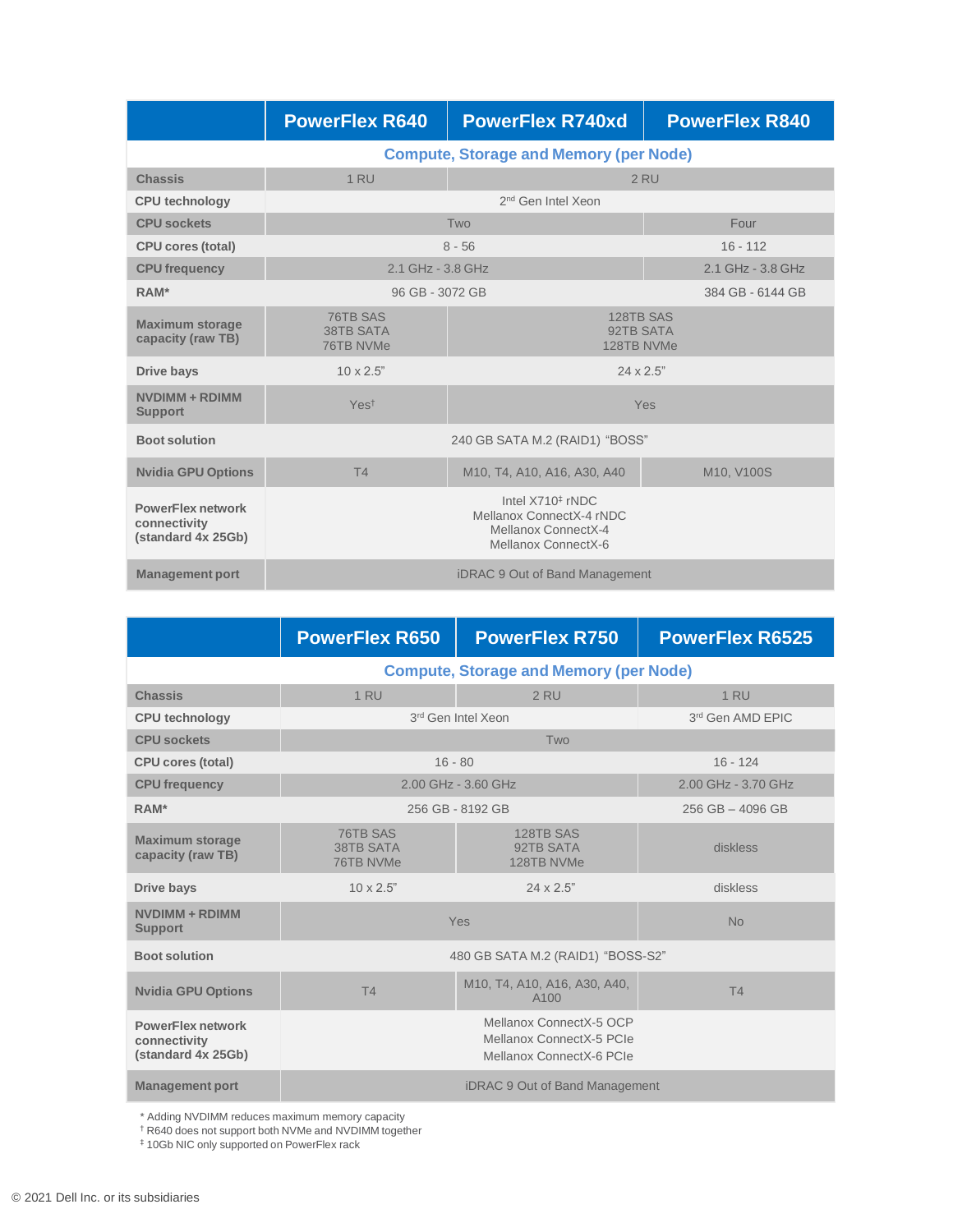| <b>PowerFlex Clustering, Scaling and Management</b>                             |                                                                                                                                                                                                                                                                                                                                                                             |  |  |  |
|---------------------------------------------------------------------------------|-----------------------------------------------------------------------------------------------------------------------------------------------------------------------------------------------------------------------------------------------------------------------------------------------------------------------------------------------------------------------------|--|--|--|
| <b>Min Nodes Per Cluster</b><br>(Two-Layer Configuration)                       | 4 Storage Only nodes minimum (6 or more recommended).<br>1 to 3 Compute Only nodes (depending on host OS)                                                                                                                                                                                                                                                                   |  |  |  |
| <b>Min Nodes Per Cluster</b><br>(HCI Configuration)                             | 4 HCI Nodes minimum (6 or more recommended)                                                                                                                                                                                                                                                                                                                                 |  |  |  |
| <b>Scaling Increments</b>                                                       | 1 Node (HCI, Compute Only or Storage Only) <sup>+</sup>                                                                                                                                                                                                                                                                                                                     |  |  |  |
| <b>PowerFlex Manager</b><br><b>Management Node</b><br>Requirements <sup>#</sup> | 4GB RAM, 2 vCPU, 300GB storage<br><b>Jump Server</b><br>8GB RAM, 2 vCPU, 16GB storage<br>PowerFlex Gateway<br>PowerFlex UI<br>6GB RAM, 2 vCPU, 16GB storage<br>4GB RAM, 2 vCPU, 16GB storage<br><b>SRS</b><br>32GB RAM, 8 vCPU, 200GB storage<br>PowerFlex Manager<br>6GB RAM, 4 vCPU, 64GB storage<br>CloudLink (optional)<br>(These are all supplied as virtual machines) |  |  |  |

\* In 2-layer environments where existing compute nodes are to be utilized or compute nodes are running an operating system not supported by PowerFlex Manager, the minimum requirement is for four storage nodes only.

† A single node is the minimum scaling required to expand an existing Storage Pool. Creation of a net new Storage Pool requires the addition of a minimum of 3 Storage or HCI Nodes.

‡ New PowerFlex appliance deployments include a single-node management controller (with an option for three-node for larger systems). New PowerFlex integrated rack deployments include a three-node management controller. Both PowerFlex Management Controller options are ESXi based.

| <b>PowerFlex Manager Supported Switches</b> |                                                                                                                                                                                                                                                                            |  |  |
|---------------------------------------------|----------------------------------------------------------------------------------------------------------------------------------------------------------------------------------------------------------------------------------------------------------------------------|--|--|
| Management Switches*                        | Cisco Nexus 3172TQ, Cisco Nexus 31108TC-V, Cisco Nexus<br>92348GC-X, Dell S4148T-ON                                                                                                                                                                                        |  |  |
| Access or Leaf Switches                     | Cisco Nexus 3132QX, Cisco Nexus 3164Q, Cisco Nexus 93180YC-EX,<br>Cisco Nexus 93180YC-FX, Cisco Nexus 93240YC-FX2, Cisco Nexus<br>N93360YC-FX2, Dell S5048F-ON, Dell S5248F-ON, Dell S5296F-ON <sup>‡</sup> ,<br>Dell S5224F-ON <sup>‡</sup> , Dell S4148F-ON <sup>‡</sup> |  |  |
| Aggregation or Spine<br><b>Switches</b>     | Cisco Nexus 9236C. Cisco Nexus 9336C-FX2. Cisco Nexus<br>9364C-GX, Cisco Nexus 9364C-GX, Dell S5232F-ON                                                                                                                                                                    |  |  |

\* For PowerFlex appliance, the management switch can be "bring your own".

† RJ45 only supported on PowerFlex rack

‡ PowerFlex appliance only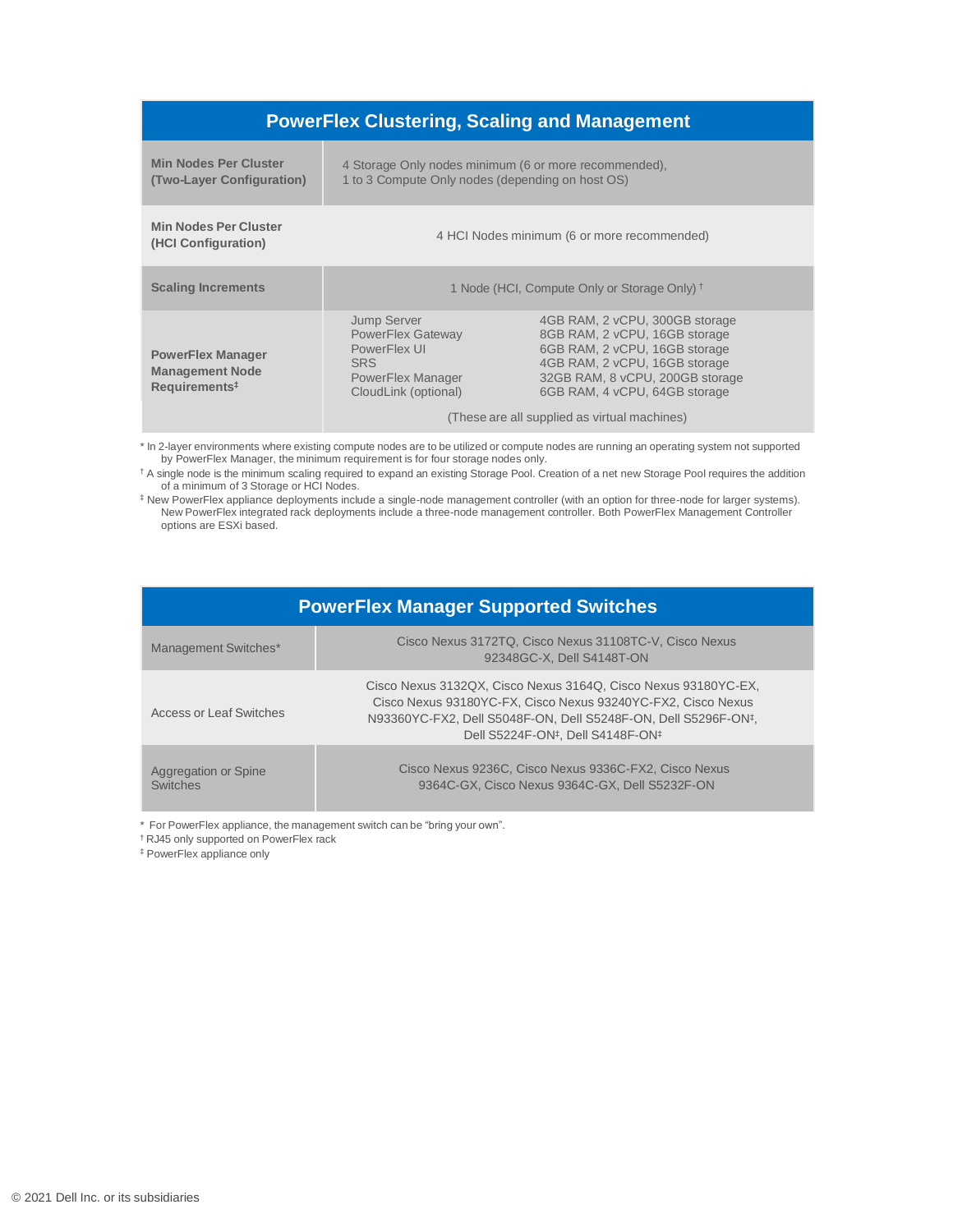|                                       | <b>PowerFlex R640</b>                                                             | <b>PowerFlex R740xd</b>                                                                   | <b>PowerFlex R840</b>                                                |  |  |  |
|---------------------------------------|-----------------------------------------------------------------------------------|-------------------------------------------------------------------------------------------|----------------------------------------------------------------------|--|--|--|
|                                       | <b>Power and Dimensions</b>                                                       |                                                                                           |                                                                      |  |  |  |
| High-efficiency dual<br>redundant PSU | 1100W-48VDC<br>750W 100 - 240V AC<br>1100W 100V - 240V AC<br>1600W 100V - 240V AC | 1100W 100 - 240V AC<br>1600W100 - 240V AC<br>2000W 200V - 240V AC<br>2400W 200V - 240V AC | 1600W 200V - 240V AC<br>2000W 200V - 240V AC<br>2400W 200V - 240V AC |  |  |  |
| <b>Redundant</b><br>cooling fans      | 8                                                                                 | 6                                                                                         | $4$ or 6                                                             |  |  |  |
| <b>Physical dimensions</b>            | H<br>42.8mm<br>W<br>434mm<br>$\Box$<br>734mm<br>Wat<br>21.9kg                     | H<br>86.8mm<br>W<br>434mm<br>D<br>679mm<br>Wat<br>28.1kg                                  | Н<br>86.8mm<br>W<br>434mm<br>D<br>679mm<br>Wat<br>28.1kg             |  |  |  |
|                                       | <b>PowerFlex R650</b>                                                             | <b>PowerFlex R750</b>                                                                     | <b>PowerFlex R6525</b>                                               |  |  |  |

|                                              | <b>FUWGH IGA INUJU</b>                                                                               |                                                            |                                                                                                                                   | <b>FUWGH IGA INTJU</b>                         |                                                                                                      | <b>FUWGH IGA INUJZJ</b>                                    |
|----------------------------------------------|------------------------------------------------------------------------------------------------------|------------------------------------------------------------|-----------------------------------------------------------------------------------------------------------------------------------|------------------------------------------------|------------------------------------------------------------------------------------------------------|------------------------------------------------------------|
| <b>Power and Dimensions</b>                  |                                                                                                      |                                                            |                                                                                                                                   |                                                |                                                                                                      |                                                            |
| <b>High-efficiency dual</b><br>redundant PSU | 800W 100-240Vac / 240Vdc<br>1100W 100-240Vac / 240Vdc<br>1400W 100-240Vac / 240Vdc<br>1100W 48-60Vdc |                                                            | 800W 100-240Vac / 240Vdc<br>1100W 100-240Vac / 240Vdc<br>1400W 100-240Vac / 240Vdc<br>2400W 100-240Vac / 240Vdc<br>1100W 48-60Vdc |                                                | 800W 100-240Vac / 240Vdc<br>1100W 100-240Vac / 240Vdc<br>1400W 100-240Vac / 240Vdc<br>1100W 48-60Vdc |                                                            |
| <b>Redundant</b><br>cooling fans             | 8                                                                                                    | 6                                                          |                                                                                                                                   |                                                | 8                                                                                                    |                                                            |
| <b>Physical dimensions</b>                   | Н<br>W<br>Wat                                                                                        | 42.8mm<br>434mm<br>751 <sub>mm</sub><br>21.2 <sub>kq</sub> | Н<br>W<br>D<br>Wat                                                                                                                | 86.8mm<br>434mm<br>700mm<br>35.3 <sub>kq</sub> | Н<br>W<br>D<br>Wat                                                                                   | 42.8mm<br>434mm<br>751 <sub>mm</sub><br>21.2 <sub>kq</sub> |

|                                         | <b>PowerFlex R640</b>                      | <b>PowerFlex R740xd</b>                    | <b>PowerFlex R840</b>                      |  |  |
|-----------------------------------------|--------------------------------------------|--------------------------------------------|--------------------------------------------|--|--|
| <b>Environmental and Certifications</b> |                                            |                                            |                                            |  |  |
| <b>Ambient operating</b>                | 10 $\rm{^{\circ}C}$ to 30 $\rm{^{\circ}C}$ | 10 $\rm{^{\circ}C}$ to 30 $\rm{^{\circ}C}$ | 10 $\rm{^{\circ}C}$ to 30 $\rm{^{\circ}C}$ |  |  |
| temperature                             | 50°F to 86°F                               | $50^{\circ}$ F to $86^{\circ}$ F           | 50°F to 86°F                               |  |  |
| Storage temperature                     | $-40^{\circ}$ C to $+65^{\circ}$ C         | $-40^{\circ}$ C to $+65^{\circ}$ C         | $-40^{\circ}$ C to $+65^{\circ}$ C         |  |  |
| range                                   | $-40^{\circ}$ F to $+149^{\circ}$ F        | $-40^{\circ}$ F to $+149^{\circ}$ F        | $-40^{\circ}$ F to $+149^{\circ}$ F        |  |  |
| <b>Operating relative</b>               | 10% to 80%                                 | 10% to 80%                                 | 10% to 80%                                 |  |  |
| humidity                                | (non-condensing)                           | (non-condensing)                           | (non-condensing)                           |  |  |
| Operating altitude with                 | 3048m                                      | 3048m                                      | 3048m                                      |  |  |
| no deratings                            | approx. 10,000 ft                          | approx. 10,000 ft                          | approx. 10,000 ft                          |  |  |

|                                         | <b>PowerFlex R650</b>                      | <b>PowerFlex R750</b>                      | <b>PowerFlex R6525</b>                     |  |  |
|-----------------------------------------|--------------------------------------------|--------------------------------------------|--------------------------------------------|--|--|
| <b>Environmental and Certifications</b> |                                            |                                            |                                            |  |  |
| <b>Ambient operating</b>                | 10 $\rm{^{\circ}C}$ to 30 $\rm{^{\circ}C}$ | 10 $\rm{^{\circ}C}$ to 30 $\rm{^{\circ}C}$ | 10 $\rm{^{\circ}C}$ to 30 $\rm{^{\circ}C}$ |  |  |
| temperature                             | 50°F to 86°F                               | $50^{\circ}$ F to $86^{\circ}$ F           | $50^{\circ}$ F to $86^{\circ}$ F           |  |  |
| Storage temperature                     | $-40^{\circ}$ C to $+65^{\circ}$ C         | $-40^{\circ}$ C to $+65^{\circ}$ C         | $-40^{\circ}$ C to $+65^{\circ}$ C         |  |  |
| range                                   | $-40^{\circ}$ F to $+149^{\circ}$ F        | $-40^{\circ}$ F to $+149^{\circ}$ F        | $-40^{\circ}$ F to $+149^{\circ}$ F        |  |  |
| <b>Operating relative</b>               | 8% to 80%                                  | 8% to 80%                                  | 8% to 80%                                  |  |  |
| humidity                                | (non-condensing)                           | (non-condensing)                           | (non-condensing)                           |  |  |
| Operating altitude with                 | 3048m                                      | 3048m                                      | 3048m                                      |  |  |
| no deratings                            | approx. 10,000 ft                          | approx. 10,000 ft                          | approx. 10,000 ft                          |  |  |